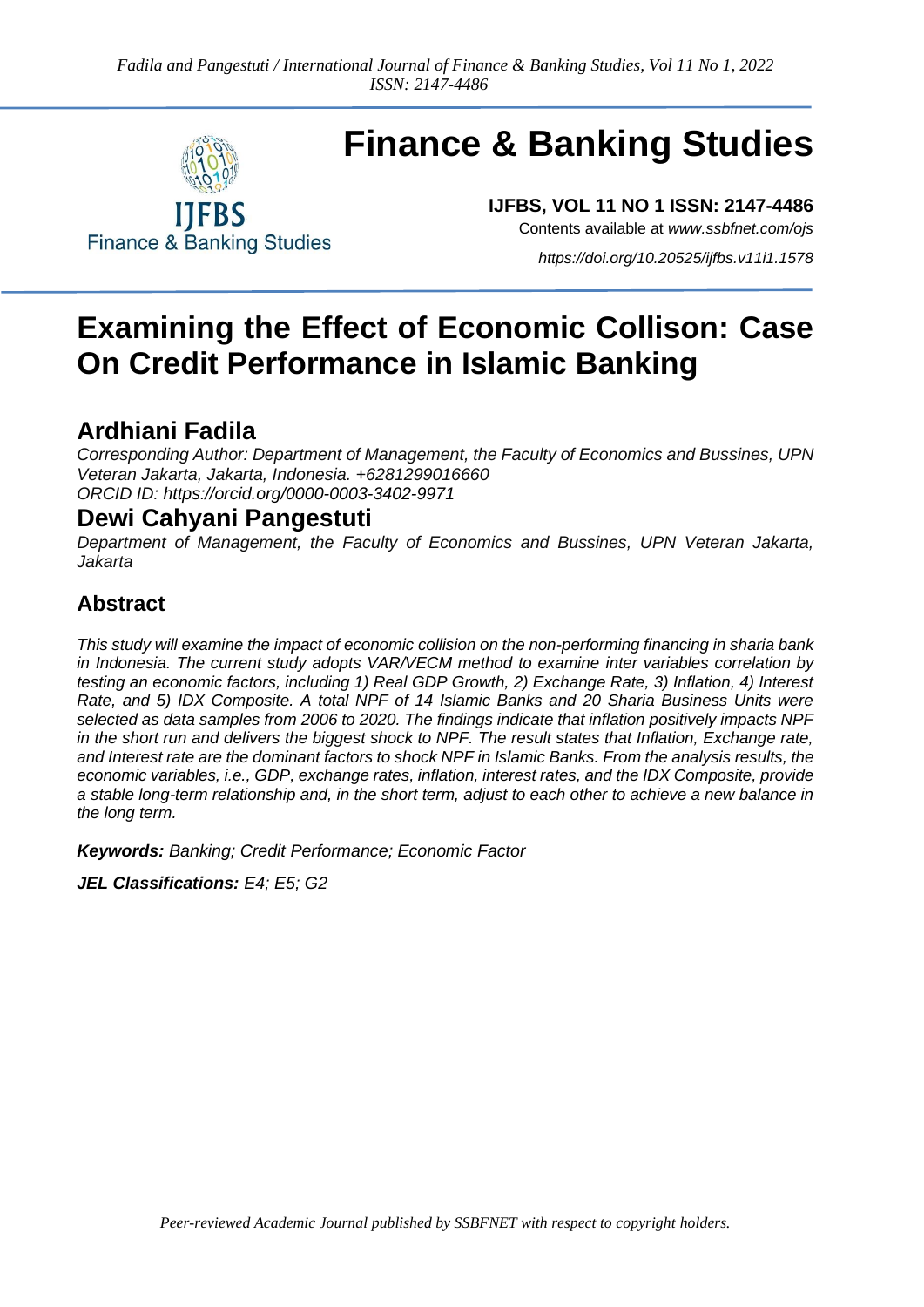### **Introduction**

The banking sector is part of the financial sector which has a role in economic growth. Banking has a strategic position in bridging the need for capital and investment. The banking sector is important in many countries; therefore, it needs continuous implementation and adequate policy measures to ensure that the banking sector can execute its functions properly.

Banks play an important role in the economy; thus, creating competition between the banking sector becomes crucial (Liyanagamage, 2021). Based on (Levine, 2005), the banking sector gives five features that may support economic growth; by (i) providing ex-ante records on funding possibilities and capital allocation, (ii) supervising investment and encouraging government companies after supplying credit, (iii) facilitating trade, threat diversification, and risk management, (iv) mobilizing and gathering deposits, and (v) helping along the exchange of goods and services.

There are two forms of operational banking systems in the Indonesian banking system, i.e., conventional banks and Islamic banks. Islamic banking is also an intermediary institution between investors who want to invest in banking, and they can also funnel their funds to parties in need of funds. Islamic banks operate based on profit-sharing principles that provide mutually beneficial alternatives for the community and banking and emphasize aspects of fairness in transactions, ethical investments, prioritize the values of togetherness and fraternity, and avoid speculation in finance (Purnamasari & Ramayanti, 2019).

Furthermore, the main function of banking, including Islamic banks, is to channel funding to the public through savings and loan services (Fakhfakh, 2020). Investors who place their funds will receive profits in profitsharing from Islamic banks (Aysan et al., 2018). Then, banks will funnel it to parties in need, in general, to sale and purchase agreement activities and business cooperation (Alam et al., 2017)

From the data on the banking industry profile report, the first quarter of 2021, published by the Financial Services Authority (OJK, 2021), Islamic bank assets grew 12.98% (yoy) compared to the previous year of 8.91% (you). The main component of assets was financing (65.33%), securities (21.24%), and placement with Bank Indonesia (9.54%) (OJK, 2021).

Most of the funds raised by Islamic banks were funneled into financing, which grew by 6.64% (yoy). However, compared to the previous year, it decreased 10.6% (yoy) (OJK, 2021). Financing is one of the fund distribution activities carried out by Islamic banking to people who need funding. The source of these funds comes from people with a surplus of funds (Popita, 2013).

Islamic banks are also prompted to gain returns like different financial institutions (Salman & Nawaz, 2018). But, in execution, banks also have to consider the risk, known as financing threat (Wasiaturrahma et al., 2020). Islamic banks distribute funding in financing designed as loans following sharia standards.

Islamic banks also face credit risk (financing), similar to conventional banks. Financing risk is known as the risk of possible losses that Islamic banks will encounter due to debtors and other parties' inability to repay loans (Lassoued, 2018). The ratio used to measure the quality of credit (financing) in Islamic banks is Non-Performing Financing (NPF). Risk sources for Islamic banks consist of systematic risk and non-systematic risk (Trabelsi & Naifar, 2017). According to (REHMAN, 2017), NPL is affected by macroeconomic variables and bank-specific factor variables, where the NPL reprise to macroeconomic variables is more significant in the post-crisis period.

In the context of economic policy, banking plays an important role in the economy because the banking sector regulates the entire financial sector, collects funds, and distributes funding (Hamza & Saadaoui, 2018). Macroeconomic conditions such as inflation, exchange rates, GDP, and stock price indexes affect the decrease or increase in savings and financing (Akhtar et al., 2017; Boateng et al., 2014; Hossain, 2016).

Many studies have documented that the increase in non-performing loans in banks can lead to a decline in a country's economic position. Studies on credit/financing risk have been carried out by several researchers including, (Azmat et al., 2020; Budiandru, 2021; Kabir et al., 2015; Kabir & Worthington, 2017; Mensi et al., 2020; Safiullah & Shamsuddin, 2019; Usman et al., 2019).

Page 133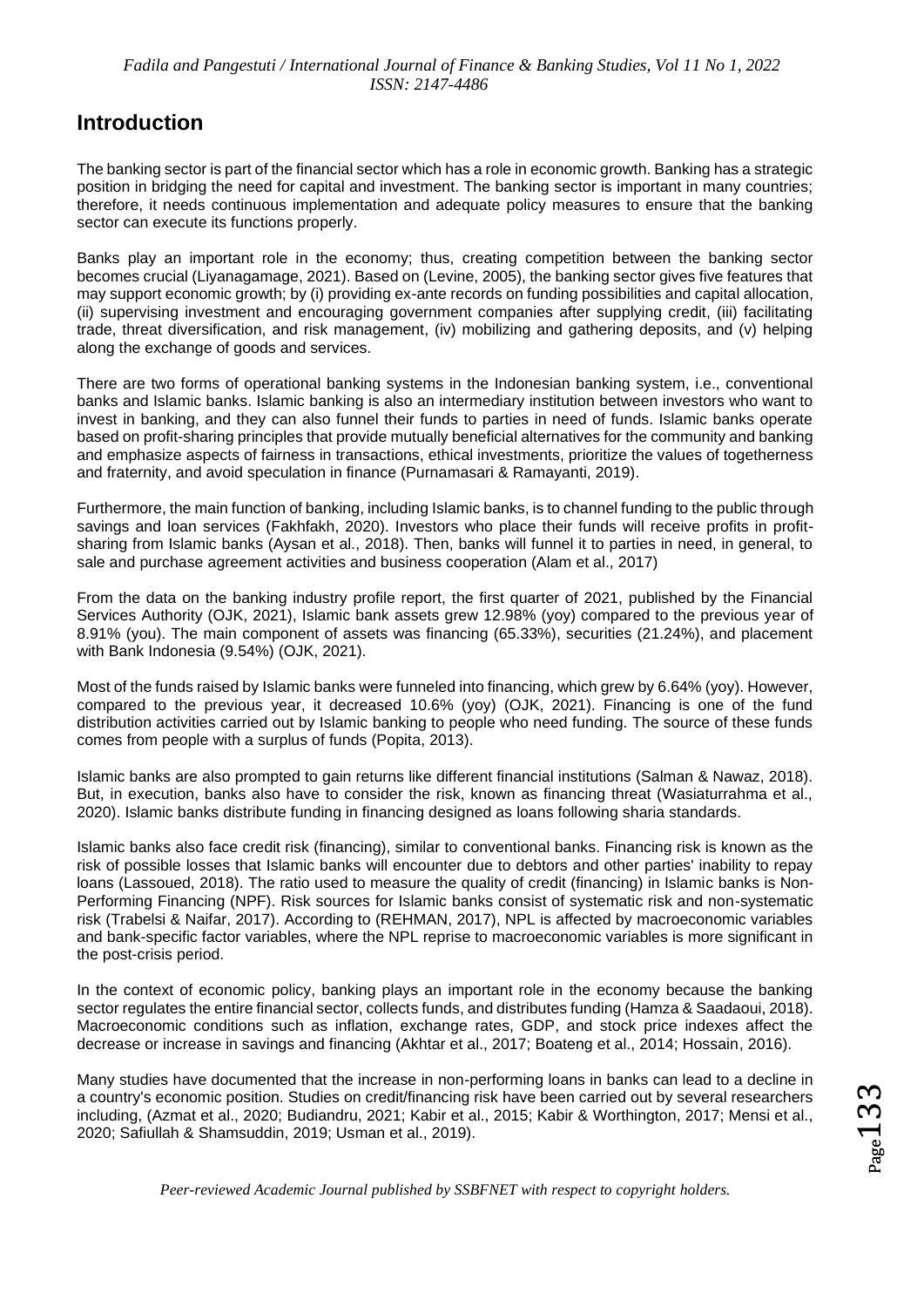This study discusses the variables of economic policy and credit performance of Islamic banks more comprehensively. The purpose of this study is to analyze the effect of economic problems on Islamic bank financing in the short and long term, to analyze the response of non-performing financing against economic shocks, and to analyze the contribution of each economic variable in explaining the differences in nonperforming financing faced by Islamic banks. The update of this study includes GDP growth, inflation, interest rates, exchange rates, and the IDX Composite in influencing financing risk, the impact of these variables in the short and long term, and NPF responses related to changes in these various macroeconomic variables.

### **Literature Review**

This research is underlining theories are the concept of monetary policy and macroeconomic gauge in Indonesia. The core of the monetary theory is the factors analysis that influences the demand and deliver of cash (Budiandru, 2021). Discussion on monetary policy is can not separated from other macroeconomic variables together with inflation, countrywide profits, and exchange rates.

One of the transmission mechanisms of monetary policy is banking financing. First, loans to the banking sector use the existing monetary policy to funnel financing, especially in the aspect of asset use. Second, a company's financial condition requires financing in terms of cash flow and leverage due to the current monetary policy.

### **Non-Performing Financing**

In measuring the quality of financing provided by Islamic Banks, the ratio of non-performing financing (NPF) is used with the composition of the percentage of non-performing financing calculations with the status of substandard, doubtful, and bad of the total bank financing. The smaller the NPL ratio, indicates the smaller the risk borne by the bank. On the contrary, the higher the NPL ratio indicates less professional credit management (Purnamasari & Ramayanti, 2019).

The effect of the correlation between macroeconomic variables and internal variables (NPF) refers to the theory explained by (Miskin, FS, 2011) regarding the correlation between macroeconomic variables, finance, and banking stability. This influence begins with the emergence of shock changes in macroeconomic variables (inflation, GDP, exchange rates) (Santosa et al., 2020).

### **The Effect of GDP on Non-Performing Financing**

GDP is an indicator of economic growth, an important measure in explaining economic performance in providing goods and services. GDP is calculated based on the total value of goods and services based on market prices produced by an economy using factors of production. GDP growth is directly proportional to credit growth, indicating that when the GDP growth trend increases, the demand for credit is high and vice versa.

(de Leon, 2020) and (Al-Homaidi et al., 2019) stated that macroeconomic indicators, i.e., GDP, inflation, and interest rates affect banking income or profit. Research by (Kusuma & Atahau, 2019) stated that Islamic banks are more efficient due to economic conditions and political stability. Research by (Filip, 2017; Santosa et al., 2020) shows that GDP negatively affects NPF. However, it differs from research by (Kusmayadi et al., 2017), which stated that GDP positively affects NPF.

H<sub>1</sub>: Real GDP Growth affects non-performing financing

### **The Effect of Exchange Rate on Non-Performing Financing**

A country's exchange rate is a significant factor in determining production costs for exports and affects imports' value. The growth of the exchange rate significantly affects economic activity. Currency depreciation can signal a decrease in public investment in other countries' currencies due to the low value of the local currency.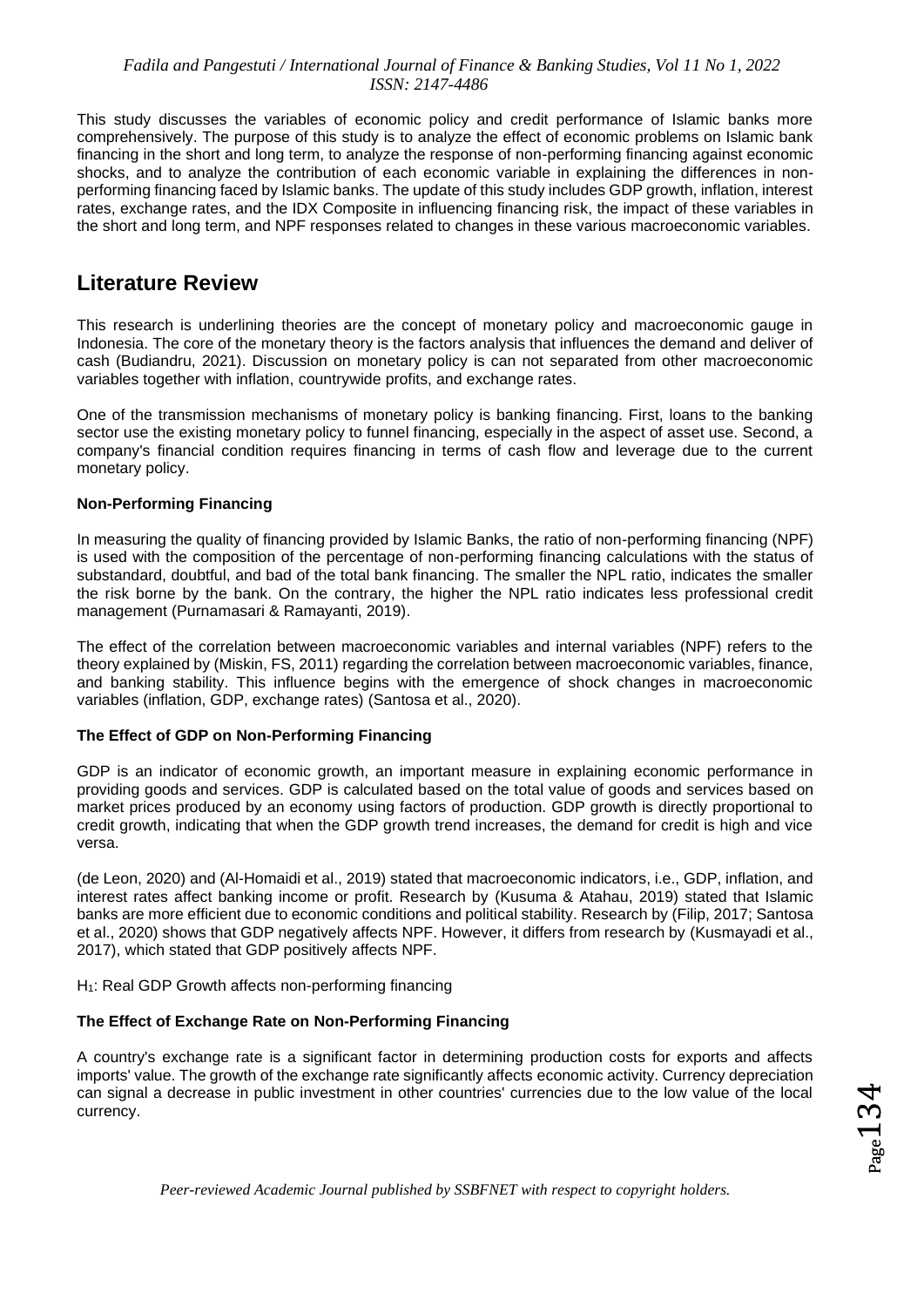Currency fluctuation is negatively related to international trade as currency values change, leading to increased uncertainty. On the part of debtors who do business in foreign currencies, it will have an impact on currency depreciation which will affect credit payments (Lin et al., 2018; Sugiharti et al., 2020).

H2: Exchange rate affects non-performing financing

### **The Effect of Inflation on Non-Performing Financing**

Inflation is a general and continuous increase in the price of goods. High inflation will reduce people's welfare and reduce purchasing power. The high value of inflation can positively or negatively affect the NPF. (Leka et al., 2019) argued that the bad impact of inflation can decrease GDP, which can affect people's savings, and ultimately banks will lose funding sources. Banking will experience a decline, marked by a decrease in funding (third party funds), which will affect the financing of Islamic banks.

Inflation becomes a threat to every country because it is inevitable for every country in the world. An increase in inflation has an impact on the banking sector. An increase in the price of goods and services will impact public spending, which is inversely proportional to the debtor's ability to repay loans (Alzoubi, 2017; Apriadi et al., 2016; ben Zeev, 2019; Filip, 2017).

H3: Inflation affects non-performing financing

### **The Effect of Interest Rate on Non-Performing Financing**

One of the monetary policies that policymakers, entrepreneurs, and investors often focus on is the interest rate (Alaoui & Jusoh, 2019; Caporale et al., 2020). Fluctuations in interest rates will get a different response for each investor. Higher interest rates give benefit to savings and time deposits. However, for individuals who acquire bank loans, an increase in interest rates will effect growing prices or cost to the bank (Hamza & Saadaoui, 2018). İn contrast, High-interest rates can impact the potential to pay debts. The decline in paying Money owed due to bad economic conditions will negatively impact Bank's NPF (Amzal, 2016; Budiandru, 2021; Caroline Barus, 2016; Santosa et al., 2020).

H4: Interest Rate affects non-performing financing

### **The Effect of IDX Composite on Non-Performing Financing**

(Shahzad et al., 2017) studied returns and volatility on the worldwide Islamic capital market (the US, UK, and Japan) and some of the consequences of macro variables on financial variables. The empirical research led to to a robust relationship between the Islamic stock market, the conventional stock market, and the collection of risk factors. Another finding from the study stated that the Islamic stock market is not a realizable alternative for hedging. (Louhichi & Boujelbene, 2016) stated that credit risk factors in the banking system by analyzing the correlation between credit risk and macroeconomic factors in 10 Organization of Islamic Cooperation (OIC) countries, which resulted that Islamic banks and conventional banks had extraordinary reaction to financial shocks. The correlation between the JCI and the NPF is indirectly related. The stock price index displays market conditions, whether or not crowded, sluggish, or strong (Coşkun et al., 2017).

The growth of shares in the banking sector is a signal for increased bank performance. An increase in stock prices can signal a corporate action to increase capital. The correlation between the IDX Composite and financing due to the increase in stock prices is in line with the enlarge in the distribution of bank financing (Naifar, 2016).

H5: IDX Composite affects non-performing financing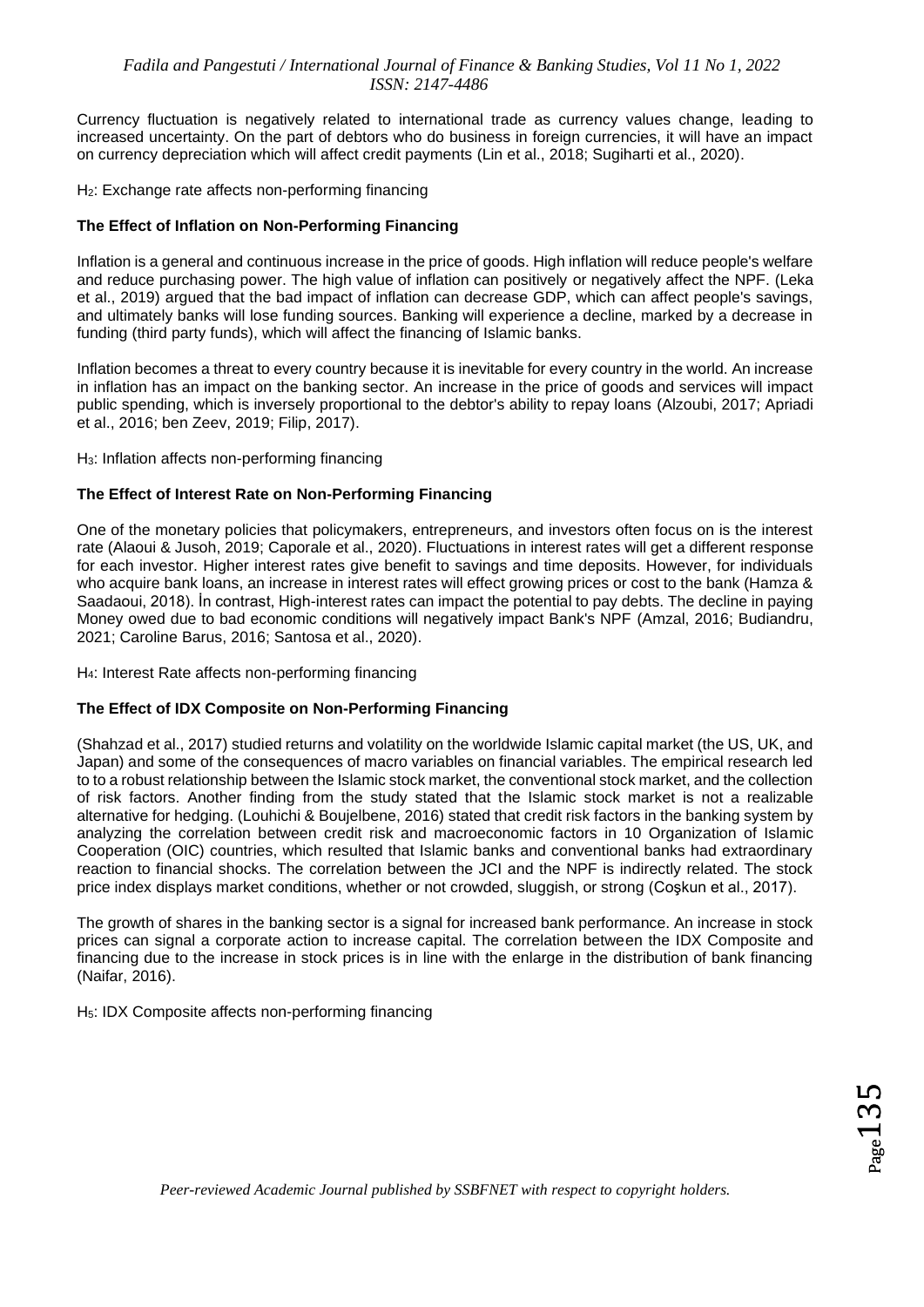### **Research and Methodology**

This study uses time-series monthly data from 2006 to 2020 which consist of non-performing financing (NPF), real GDP growth, exchange rates, inflation, interest rates, and the IDX Composite. The research data was extracted from websites that provide access to the data on the variables studied, i.e., the Financial Services Authority websites, Bank Indonesia, IDX, yahoo finance, and CEIC. The research object consists of 14 Islamic Commercial Banks and 20 Sharia Business Units in Indonesia from 2006 to 2020. The monthly data in this study was based on economic theory to provide information and test existing theories.

This study uses time-series data with the Vector Auto Regression (VAR) approach if the data under study is stationary and no cointegration is found. Meanwhile, it uses the Vector Error Correction Model (VECM) approach if the research data is non-stationary, even though there is cointegration.

The Vector Autoregression (VAR) method was proposed by (Sims, 1980) and (Bernanke & Blinder, 1992). VAR is a system of equations that shows each variable of a linear function as a constant, the lag value of the variable itself, and the lag value of other variables in the system of equations. Therefore, the explanatory variable in VAR includes the lag value of all dependent variables in the system.

Furthermore, the Vector Error Correction Model (VECM) method is a restricted form of VAR. This additional restriction must be given due to non-stationary but cointegrated data forms. When two or more variables seen in an equation at the data level are non-stationary, there may be cointegration in the equation (Veerbek, M, 2017).

The steps for conducting a VAR/VECM analysis can be carried out as follows; (1) Data Stationarity Test, (2) Optimal Lag Determination, (3) VAR Model Stability Test, (4) Cointegration Test, (5) Impulse Response Function (IRF) Analysis, (6) Forecast Error Variance Decomposition (FEVD).

The research model formed in this paper the Vector Error Correction Model (VECM) equation for the longterm period and the Error Correction Model (ECM) for the short-term period.

 $NPF_t = \beta_0 + \beta_1 GDP_t + \beta_2 EXC_t + \beta_3 INF_t + \beta_4 INT_t + \beta_5 IHSG_t + \epsilon_t$  $\triangle$ NPF<sub>t</sub> =  $\beta$ <sub>0</sub> +  $\beta$ <sub>1</sub>  $\triangle$ GDP<sub>t</sub> +  $\beta$ <sub>2</sub>  $\triangle$ EXC<sub>t</sub> +  $\beta$ <sub>3</sub>  $\triangle$ INF<sub>t</sub> +  $\beta$ <sub>4</sub>  $\triangle$ INT<sub>t</sub> +  $\beta$ <sub>5</sub>  $\triangle$ IHSG<sub>t +</sub>  $\beta$ <sub>6</sub> ECT<sub>t</sub> +  $\epsilon$ <sub>t</sub>

Where, NPF<sub>t</sub> is non-performing financing (NFP) in duration  $t$ , GDP<sub>t</sub> defines GDP growth in length  $t$ , EXC<sub>t</sub> defines the exchange fee in length  $_t$ , INF<sub>t</sub> defines inflation in duration  $_t$ , INT<sub>t</sub> described the interest rate in length t, JIIt described JII (Jakarta Islamic Index) in length t. β0 defined the intercept, β1- β5 defined the coefficient of every variable, ECT<sub>t</sub> defines the error correction term,  $\varepsilon t$  is the error in period t and  $\Delta$  defines the change in the current value minus the previous duration.

### **Findings**

In the VAR/VECM model, the first step is to test the stationarity of each research variable used in the model. The results of the stationarity test of research variables for the effect of Real GDP Growth (GDP), Exchange Rate (EXC), Inflation (INF), Interest Rates (INT), and IDX Composite on Non-Performing Financing are presented in the table below. The statistical test results show that all variables except INF and INT are nonstationary at the level.

From the table of Augmented Dickey-Fuller test results, all variables are insignificant at a significance level of 5%. Furthermore, the stationarity test of each variable with the first difference conditions was carried out using the ADF test. It was discovered that all the variables from the results of the first differentiation were stationary, as seen from the p-value below the 5% significance level.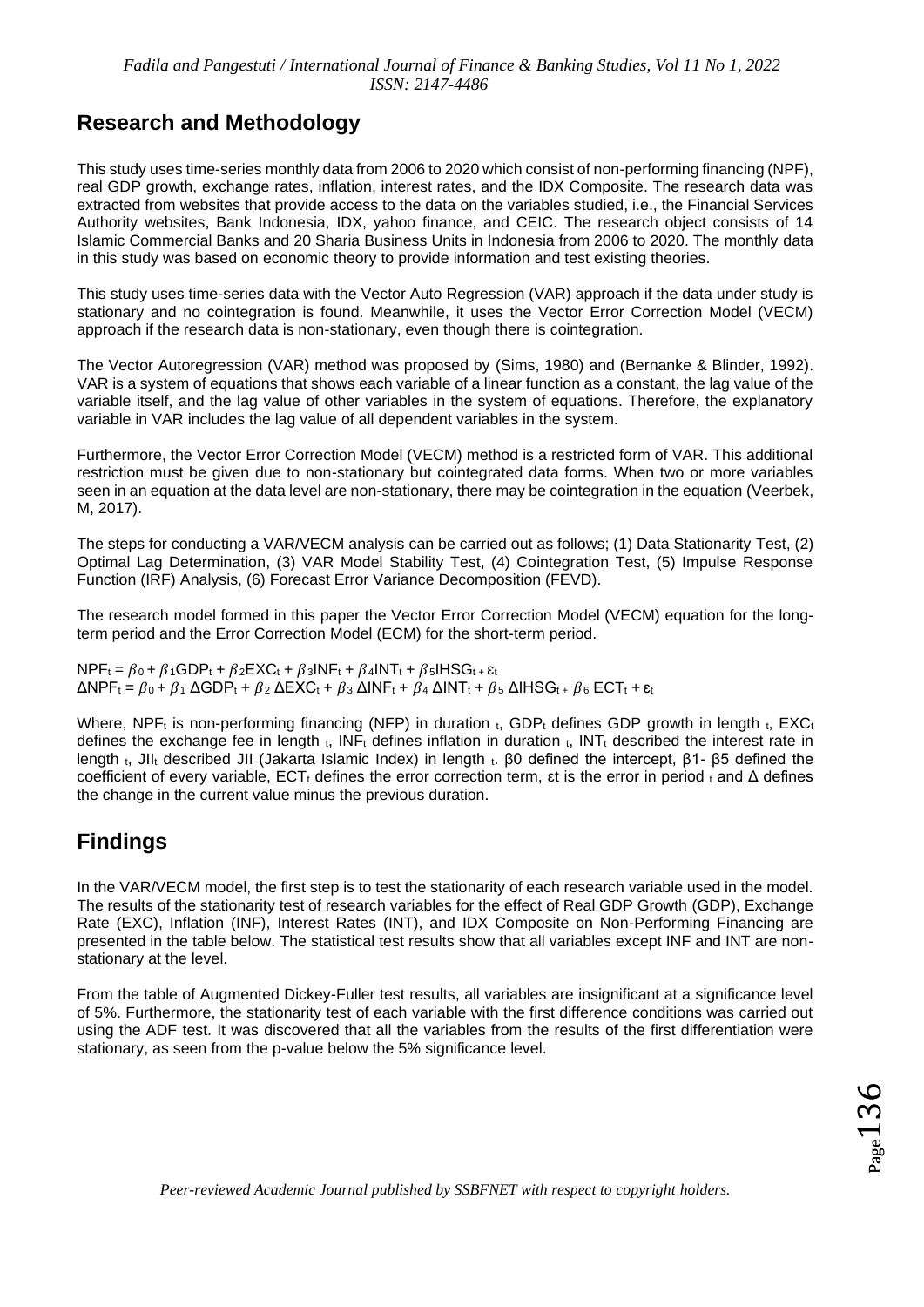| Variable    | Level   |                | <b>First Difference</b> |             |
|-------------|---------|----------------|-------------------------|-------------|
|             | p-value | Description    | p-value                 | Description |
| <b>NPF</b>  | 0.2297  | Non Stationary | 0.0000                  | Stationary  |
| GDP         | 0.7876  | Non Stationary | 0.0000                  | Stationary  |
| <b>EXC</b>  | 0.7721  | Non Stationary | 0.0000                  | Stationary  |
| <b>INF</b>  | 0.0019  | Stationary     | 0.0019                  | Stationary  |
| <b>INT</b>  | 0.0485  | Stationary     | 0.0485                  | Stationary  |
| <b>IHSG</b> | 0.5442  | Non Stationary | 0.0000                  | Stationary  |

| Table 1: Stationarity Test Results of Research Variables |
|----------------------------------------------------------|
|----------------------------------------------------------|

Description: Unit Root Test with Augmented Dickey-Fuller

#### **Selection of Optimal Lag**

After the stationary test, the most crucial step is to select the optimal lag, which is to first select the maximum number of lags from the VAR/VECM model, which still gives stable model results. The stability of the model is seen from the overall modulus value, which is less than one (Table 2). The stability test was met at lag 10; thus, the maximum lag of the VAR model was 10.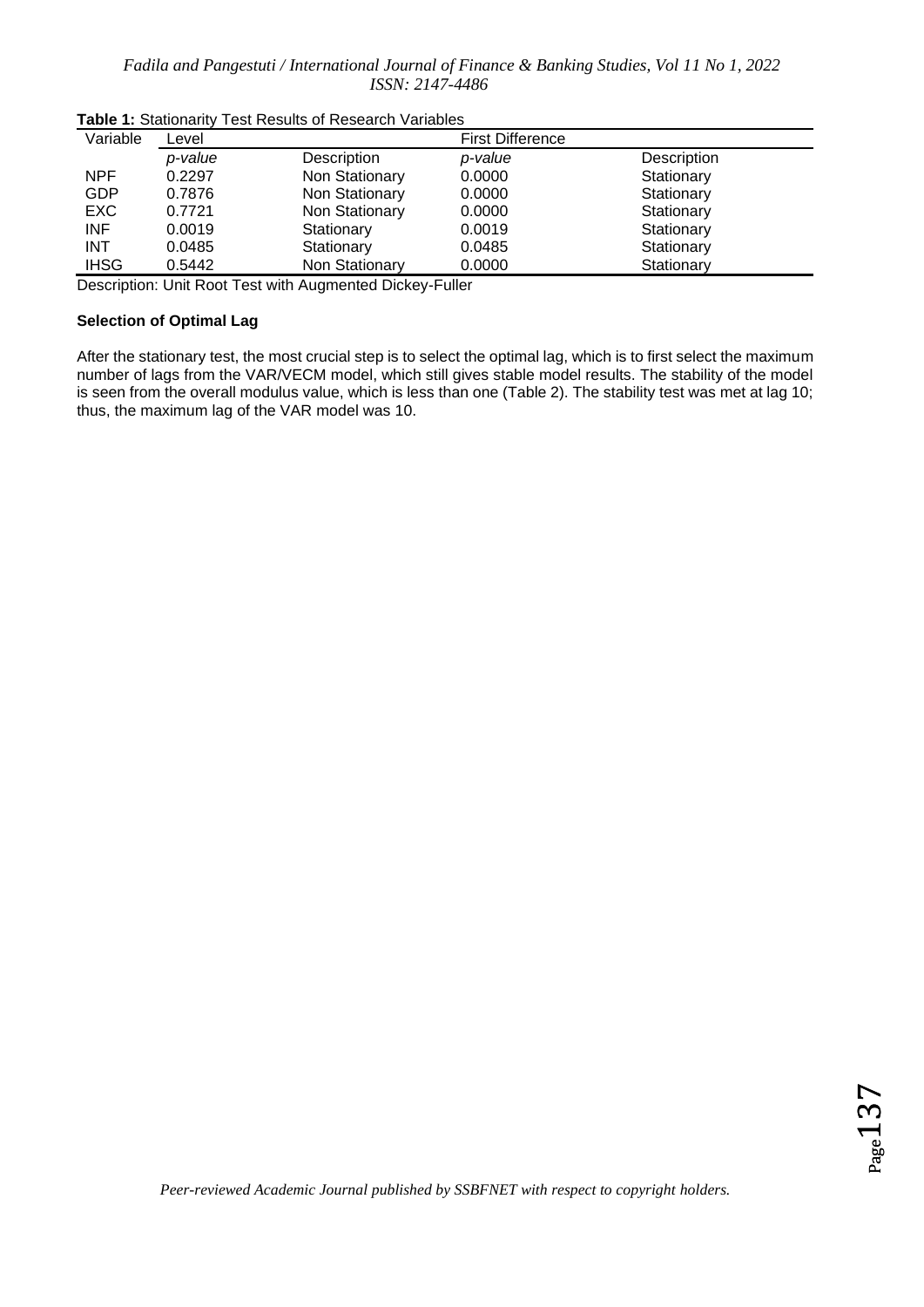**Table 2: Test Results of Model Stability<br>Roots of Characteristic Polynomial** Endogenous variables: D(NPF) D(GDP) D(EXC) INF ... Exogenous variables: C Lag specification: 1 10 Date: 01/14/22 Time: 21:44

| Root                                              | Modulus              |
|---------------------------------------------------|----------------------|
| 0.970733                                          | 0.970733             |
| -0.947393 - 0.151307i                             | 0.959400             |
| $-0.947393 + 0.151307i$                           | 0.959400             |
| $0.437421 + 0.841195i$                            | 0.948128             |
| 0.437421 - 0.841195i                              | 0.948128             |
| $0.838383 + 0.425817i$                            | 0.940322<br>0.940322 |
| 0.838383 - 0.425817i<br>-0.718220 - 0.606603i     | 0.940110             |
| $-0.718220 + 0.606603i$                           | 0.940110             |
| $0.800428 + 0.488201i$                            | 0.937563             |
| 0.800428 - 0.488201i                              | 0.937563             |
| 0.896523 - 0.225559i                              | 0.924462             |
| $0.896523 + 0.225559i$                            | 0.924462             |
| $-0.092067 + 0.919824i$                           | 0.924420             |
| -0.092067 - 0.919824i                             | 0.924420             |
| 0.905614 - 0.179016i                              | 0.923138             |
| $0.905614 + 0.179016i$                            | 0.923138             |
| $-0.334820 + 0.858572i$                           | 0.921547             |
| -0.334820 - 0.858572i                             | 0.921547             |
| -0.837480 - 0.375481i                             | 0.917801             |
| $-0.837480 + 0.375481i$<br>$0.603939 + 0.688843i$ | 0.917801             |
| 0.603939 - 0.688843i                              | 0.916104<br>0.916104 |
| $-0.431419 + 0.807010i$                           | 0.915089             |
| -0.431419 - 0.807010i                             | 0.915089             |
| $0.905757 + 0.121067i$                            | 0.913812             |
| 0.905757 - 0.121067i                              | 0.913812             |
| 0.024072 - 0.906678i                              | 0.906998             |
| $0.024072 + 0.906678i$                            | 0.906998             |
| $-0.903367 - 0.017422i$                           | 0.903535             |
| $-0.903367 + 0.017422i$                           | 0.903535             |
| $0.442383 + 0.785241i$                            | 0.901280             |
| 0.442383 - 0.785241i                              | 0.901280             |
| -0.586167 - 0.677384i                             | 0.895791             |
| -0.586167 + 0.677384i                             | 0.895791             |
| -0.196531 - 0.857479i                             | 0.879713             |
| $-0.196531 + 0.857479i$                           | 0.879713             |
| 0.266456 - 0.836063i                              | 0.877496             |
| $0.266456 + 0.836063i$                            | 0.877496             |
| 0.534740 - 0.690866i<br>$0.534740 + 0.690866i$    | 0.873637             |
| -0.724244 - 0.468927i                             | 0.873637<br>0.862799 |
| $-0.724244 + 0.468927i$                           | 0.862799             |
| 0.787854 - 0.341602i                              | 0.858723             |
| $0.787854 + 0.341602i$                            | 0.858723             |
| $-0.477026 + 0.712338i$                           | 0.857309             |
| -0.477026 - 0.712338i                             | 0.857309             |
| 0.621927 - 0.539712i                              | 0.823458             |
| $0.621927 + 0.539712i$                            | 0.823458             |
| $-0.767986 + 0.263138i$                           | 0.811815             |
| -0.767986 - 0.263138i                             | 0.811815             |
| $-0.319398 + 0.703133i$                           | 0.772277             |
| -0.319398 - 0.703133i                             | 0.772277             |
| $0.041530 + 0.741678i$                            | 0.742840             |
| 0.041530 - 0.741678i                              | 0.742840             |
| 0.128272 - 0.693336i                              | 0.705102             |
| $0.128272 + 0.693336i$                            | 0.705102             |
| -0.551622 - 0.204755i                             | 0.588397             |
| $-0.551622 + 0.204755i$                           | 0.588397             |
| 0.071846                                          | 0.071846             |

No root lies outside the unit circle.

VAR satisfies the stability condition.

The model stability can be seen from the modulus value in the table above. If all the AR roots values are below one, the model is stable. At the output above, the modulus value obtained is no more than 1, then the stability of the model is considered to have been met.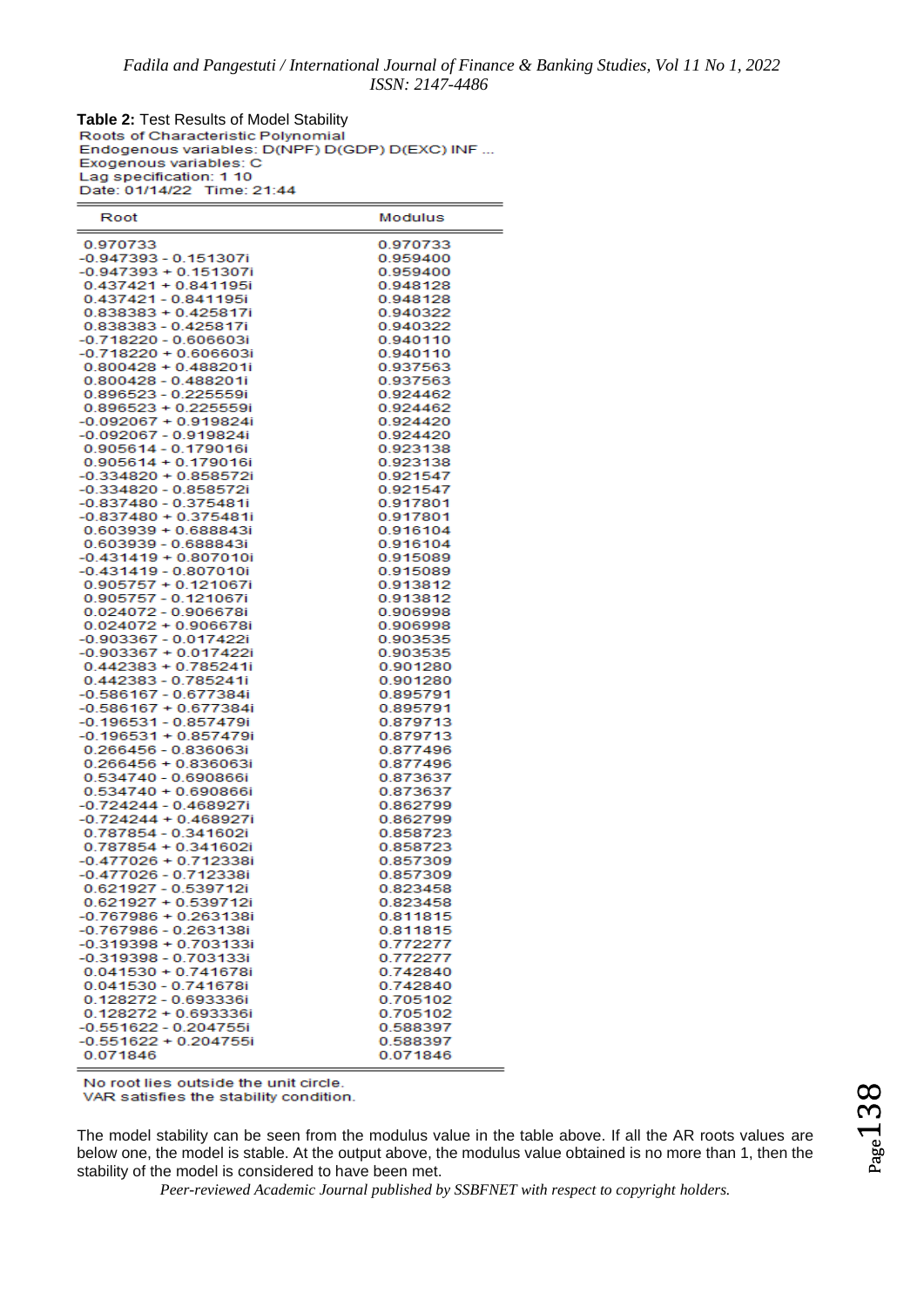After obtaining the maximum number of lags, the optimal number of lags will be determined. Several criteria that can be used in determining the optimal lag of the factors that affect the NPF include; sequential modified test statistics (LR), final prediction error (FPE), Akaike information criterion (AIC), Schwarz information criterion (SIC), and Hannan-Quinn (HQ).

The highest LR value (except lag 1) was selected for model selection criteria, while the smallest FPE, AIC, SC, and HQ values were selected. From the test results, it can be seen that there are several recommended lags, i.e., lag 7 (based on LR criteria), lag 2 (based on FPE and AIC criteria), and lag 1 (based on SC and HQ criteria). Furthermore, from the results of the optimal lag selection, the VAR/VECM model will be selected at lag 2 by examining the lowest AIC value.

**Table 3: Test Results of Optimal Lag<br>VAR Lag Order Selection Criteria** Endogenous variables: D(NPF) D(GDP) D(EXC) INF INT D(IHSG) Exogenous variables: C Date: 01/14/22 Time: 21:47 Sample: 2006M01 2020M12 Included observations: 169

| Lag | LogL        | LR        | <b>FPE</b>   | AIC-      | <b>SC</b> | HQ        |
|-----|-------------|-----------|--------------|-----------|-----------|-----------|
| o   | $-3020.056$ | <b>NA</b> | $1.44e + 08$ | 35.81131  | 35.92243  | 35.85640  |
|     | $-2498.904$ | 999.1308  | 461802.1     | 30.06987  | 30.84771* | 30.38553* |
| 2   | $-2452012$  | 86.56900  | 406581.8*    | 29.94098* | 31.38554  | 30.52721  |
| з   | $-2429.945$ | 39.17216  | 481339.7     | 30.10586  | 32.21716  | 30.96267  |
| 4   | $-2416482$  | 22.94400  | 6331257      | 30.37257  | 33.15058  | 3149994   |
| 5   | $-2382.594$ | 55.34358  | 657037.8     | 30.39756  | 33.84230  | 31.79550  |
| 6   | $-2350464$  | 50 19066  | 7003447      | 30 44336  | 34 55483  | 32 11187  |
| 7   | $-2315.699$ | 51.83928* | 728895.6     | 30 45798  | 35.23617  | 32.39706  |
| 8   | $-2291.846$ | 33.87348  | 870828.7     | 30.60173  | 36.04665  | 32.81138  |
| 9   | $-2257.964$ | 45.71109  | 933682.6     | 30.62679  | 36.73843  | 33.10701  |
| 10  | $-2218.098$ | 50.95365  | 944207.8     | 30.58104  | 37.35940  | 33.33182  |

\* indicates lag order selected by the criterion

LR: sequential modified LR test statistic (each test at 5% level)

FPE: Final prediction error

AIC: Akaike information criterion

SC: Schwarz information criterion HQ: Hannan-Quinn information criterion

#### **Cointegration Test**

Non-stationary variables at the level raise the possibility of a cointegration correlation between variables. It is necessary to conduct a cointegration test to find out the cointegration correlation. From this test, it can be seen whether there is a long-term correlation between the variables studied in the model.

Based on the stationary test of all stationary variables at the same degree, the cointegration test can be carried out with the Johanssen Cointegration test using the optimal lag length of 2. From the test results, there is a cointegration correlation seen by the presence of 5 cointegration equations based on the Trace-Statistic value at a 5% significance level.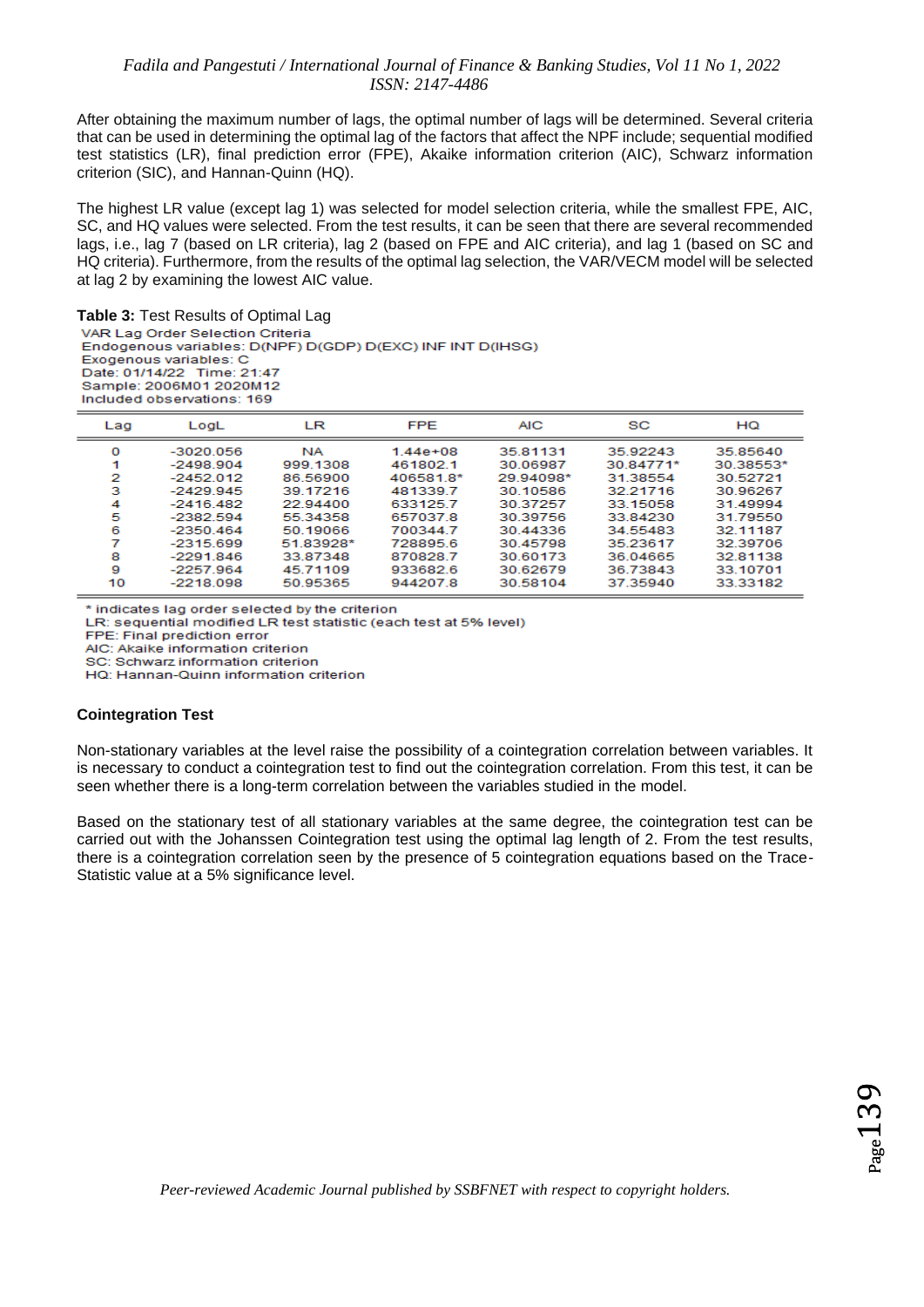**Table 4: Test Results of Cointegration<br>Date: 01/14/22 Time: 22:19** Sample (adjusted): 2006M05 2020M12 Included observations: 176 after adjustments Trend assumption: No deterministic trend (restricted constant) Series: D(NPF) D(GDP) D(EXC) INF INT D(IHSG) Lags interval (in first differences): 1 to 2

| Hypothesized<br>No. of CE(s)                                                              | Eigenvalue                                                           | Trace<br><b>Statistic</b>                                           | 0.05<br><b>Critical Value</b>                                       | $Prob**$                                                 |
|-------------------------------------------------------------------------------------------|----------------------------------------------------------------------|---------------------------------------------------------------------|---------------------------------------------------------------------|----------------------------------------------------------|
| None *<br>At most 1 $*$<br>At most $2^*$<br>At most $3*$<br>At most $4 *$<br>At most $5*$ | 0.445859<br>0.333941<br>0.309887<br>0.189087<br>0.107675<br>0.068306 | 310.0915<br>206 1922<br>134 6699<br>69.39150<br>32.50286<br>1245217 | 1038473<br>76.97277<br>54 07904<br>35.19275<br>20.26184<br>9.164546 | 0.0000<br>0.0000<br>0.0000<br>0.0000<br>0.0006<br>0.0115 |

Unrestricted Cointegration Rank Test (Trace)

Trace test indicates 6 cointegrating eqn(s) at the 0.05 level

\* denotes rejection of the hypothesis at the 0.05 level

\*\*MacKinnon-Haug-Michelis (1999) p-values

The statistical trace value is higher than the critical value at the 5% confidence level and is greater than the Eigenvalue. The "\*" symbol on At most 1 to At most 5 indicates that there is cointegration in each variable with each other; therefore, this equation can be developed into a VECM (Vector Correction Model) model. Thus, it can be concluded from the results obtained that the NPF variable and the GDP, EXC, INF, INT, and IDX Composite variables have a stable long-term equilibrium correlation. Meanwhile, in the short term, all variables adjust to each other for a long-term relationship, meaning that in the long term, the relationship is stronger than in the short term.

#### **Analysis of IRF and Variance Decomposition**

#### **Analysis of Impulse Response Function**

Figure 1 shows the response impulses for each research variable. Based on the figure, at the beginning of the period, i.e., the first period until the next period, changes in NPF are not too fluctuating and tend to be stable.

NPF shocks in the short term show a small fluctuation in response to the exchange rate variable and a slight increase in response to shocks from the inflation variable. In short term, inflation has positive effect on NPF. High inflation will give impact on low purchasing power, so this gives bad impact on debt's ability to pay the installment or loan (Prastyo & Anwar, 2021) However, the NPF shock explained that the independent variables did not result in fluctuating changes from the initial to the final period. The NPF variable was the fastest to be stable in response to GDP and IDX Composite. From the analysis of dynamic behavior through impulse responses, the economic variables that tend to cause fluctuations in the NPF were inflation, exchange rates, and interest rates.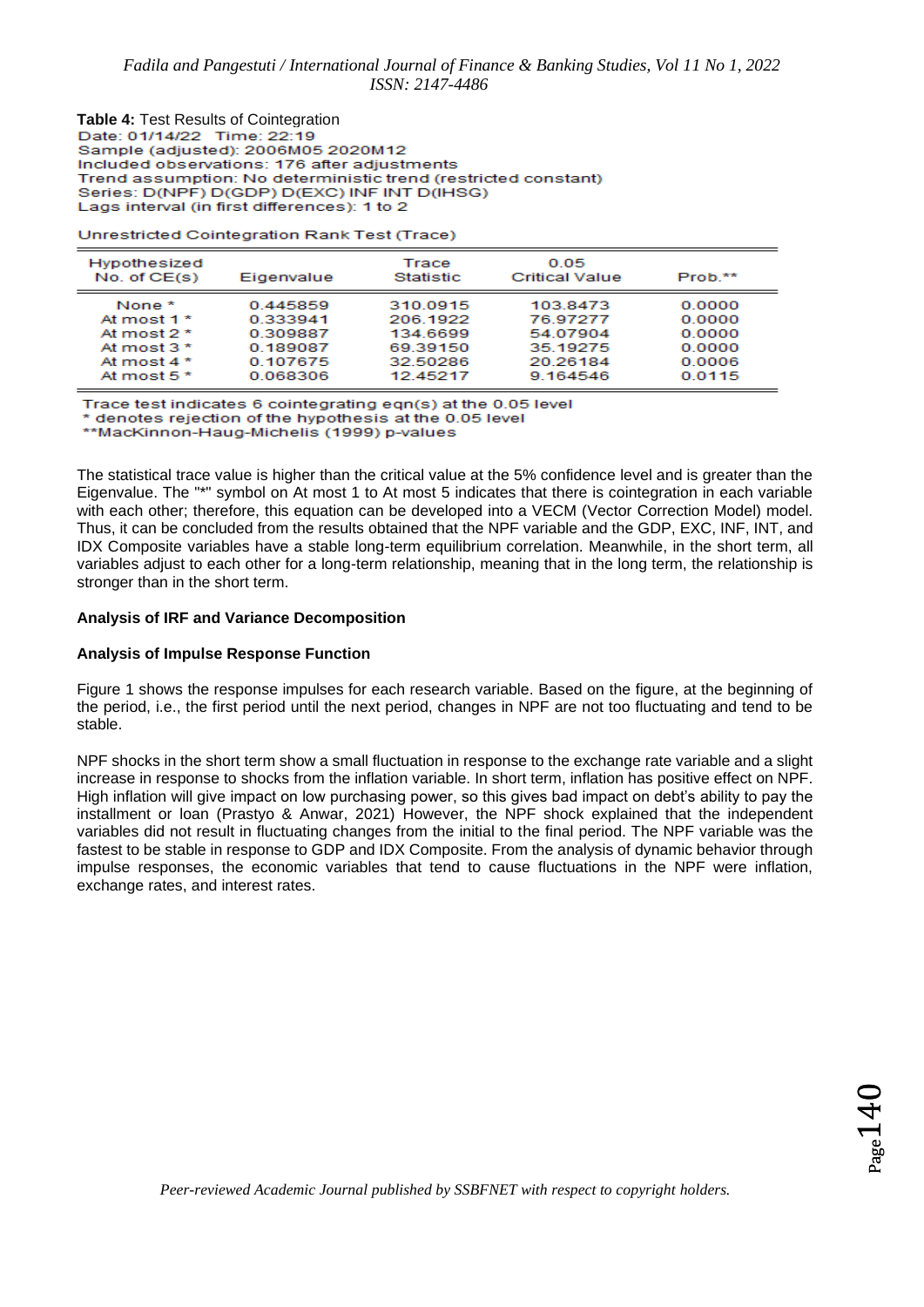| Response to Cholesky One S.D. Innovations                                                      |                                                                   |                                                                                       |                                                                                                |                                                    |                                                                                                |  |  |  |
|------------------------------------------------------------------------------------------------|-------------------------------------------------------------------|---------------------------------------------------------------------------------------|------------------------------------------------------------------------------------------------|----------------------------------------------------|------------------------------------------------------------------------------------------------|--|--|--|
| Response of D(NPF) to D(NPF)                                                                   | Response of D(NPF) to D(GDP)                                      | Response of D(NPF) to D(EXC)                                                          | Response of D(NPF) to NF                                                                       | Response of D(NPF) to NT                           | Response of D(NPF) to D(IHSG)                                                                  |  |  |  |
| $1^{\circ}2^{\circ}3^{\circ}4^{\circ}5^{\circ}6^{\circ}7^{\circ}8^{\circ}9^{\circ}10$          | $1 \t2 \t3 \t4 \t5 \t6 \t7 \t8 \t9 \t9$                           | $1^{\circ}2^{\circ}3^{\circ}4^{\circ}5^{\circ}6^{\circ}7^{\circ}8^{\circ}9^{\circ}10$ | $1\ 2\ 3\ 4\ 5\ 6\ 7\ 8\ 9\ 10$                                                                | 1234567890                                         | $12$ 3 4 5 6 7 8 9 10                                                                          |  |  |  |
| Response of D(GDP) to D(NPF)                                                                   | Response of D(GDP) to D(GDP)                                      | Response of D(GDP) to D(EXC)                                                          | Response of D(GDP) to NF                                                                       | Response of D(GDP) to NT                           | Response of D(GDP) to D(IHSG)                                                                  |  |  |  |
| $1^{\circ}2^{\circ}3^{\circ}4^{\circ}5^{\circ}6^{\circ}7^{\circ}8^{\circ}9^{\circ}10$          | $1 \t2 \t3 \t4 \t5 \t6 \t7 \t8 \t9 \t10$                          | 1234567890                                                                            | 1234567899                                                                                     | 1234567890                                         | $1^{\prime}2^{\prime}3^{\prime}4^{\prime}5^{\prime}6^{\prime}7^{\prime}8^{\prime}9^{\prime}70$ |  |  |  |
| Response of D(EXC) to D(NPF)                                                                   | Response of D(EXC) to D(GDP)                                      | Response of D(EXC) to D(EXC)                                                          | Response of D(EXC) to NF                                                                       | Response of D(EXC) to NT                           | Response of D(EXC) to D(IHSG)                                                                  |  |  |  |
| 4X<br>300<br>200<br>100<br>$2$ $3$ $4$ $5$ $6$ $7$ $8$ $9$ $10$                                | 4m<br>300<br>zn.<br>100<br>$41516171819130$<br>t.<br>$2^{\circ}3$ | 4h<br>300<br>200<br>100<br>n<br>234567890                                             | AY.<br>300<br>200<br>100<br>$2$ $3$ $4$ $5$ $6$ $7$ $8$ $9$ $10$                               | 400<br>300<br>200<br>130<br>4567890<br>$1 \t2 \t3$ | 300<br>200<br>100<br>4587898                                                                   |  |  |  |
| Response of NF to D(NPF)                                                                       | Response of NF to D(GDP)                                          | Response of NF to D(EXC)                                                              | Response of NF to NF                                                                           | Response of NF to NT                               | Response of NF to D(HSG)                                                                       |  |  |  |
| 1234567890                                                                                     | 65<br>$1\ 2\ 3\ 4\ 5\ 6\ 7\ 8\ 9\ 10$                             | 05<br>1234567890                                                                      | 05<br>o.<br>1234567898                                                                         | û5<br>Δf<br>1234567890                             | 1234567898                                                                                     |  |  |  |
| Response of NT to D(NPF)                                                                       | Response of NT to D(GDP)                                          | Response of NT to D(EIC)                                                              | Response of NT to NF                                                                           | Response of NT to NT                               | Response of NT to D(HSG)                                                                       |  |  |  |
| $1^{\prime}2^{\prime}3^{\prime}4^{\prime}5^{\prime}6^{\prime}7^{\prime}8^{\prime}9^{\prime}10$ | $1 \t2 \t3 \t4 \t5 \t6 \t7 \t8 \t9 \t10$                          | 1234567890                                                                            | $1^{\prime}2^{\prime}3^{\prime}4^{\prime}5^{\prime}6^{\prime}7^{\prime}8^{\prime}9^{\prime}10$ | 1234567890                                         | 1234567890                                                                                     |  |  |  |
| Response of D(HSG) to D(NPF)                                                                   | Response of D(IHSG) to D(GDP)                                     | Response of D(IHSG) to D(EXC)                                                         | Response of D(IHSG) to INF                                                                     | Response of D(IHSG) to INT                         | Response of D(IHSG) to D(IHSG)                                                                 |  |  |  |
| 100<br>.sm<br>40.<br>.                                                                         | m<br>$300 -$<br>1 2 3 4 5 6 7 8 9 9                               | 400<br>1234567893                                                                     | 100<br>.sm<br>$-300$<br>1.2.1.1.1.7.8.9.9                                                      | 130<br>3Y)<br>400<br>.                             | 100<br>$-200$                                                                                  |  |  |  |

**Figure 1:** NPF Response Due to Monetary Shocks

#### **Analysis of Variance Decomposition**

At this stage, we will analyze how the contribution of monetary variables explains the variability or fluctuations in NPF through variance decomposition (FEVD). The FEVD simulation of each variable is projected over 10 time horizons. Forecasting with variance decomposition provides an overview of the percentage or the contribution of each variable in the model to the variability of certain variables. The results of the decomposition variance are summarized in the table below.

| Variance Decomposition of D(NPF): |          |          |          |          |          |          |               |  |
|-----------------------------------|----------|----------|----------|----------|----------|----------|---------------|--|
| Period                            | S.E.     | D(NPF)   | D(GDP)   | D(EXC)   | INF      | INT      | $D($ IHSG $)$ |  |
|                                   | 0.432328 | 100,0000 | 0.000000 | 0.000000 | 0.000000 | 0.000000 | 0.000000      |  |
| 2                                 | 0.449811 | 99.79847 | 0.000484 | 0.060035 | 0.054218 | 0.074649 | 0.012146      |  |
| з                                 | 0.452761 | 98 74528 | 0.062170 | 0.102264 | 0.751042 | 0.308283 | 0.030957      |  |
| 4                                 | 0454663  | 98 48955 | 0.067082 | 0.313898 | 0767893  | 0.305740 | 0.055839      |  |
| 5                                 | 0455221  | 98.38506 | 0.066976 | 0.399636 | 0775766  | 0.305045 | 0.067515      |  |
| 6                                 | 0.455307 | 98.35978 | 0.074620 | 0.414298 | 0.777048 | 0.306526 | 0.067725      |  |
| 7                                 | 0.455413 | 98.31735 | 0.075230 | 0.415705 | 0.805679 | 0.317982 | 0.068054      |  |
| 8                                 | 0.455533 | 98.27062 | 0.075345 | 0.418963 | 0.828796 | 0.337237 | 0.069039      |  |
| 9                                 | 0.455649 | 98.22072 | 0.075907 | 0.419078 | 0.851844 | 0.363249 | 0.069197      |  |
| 10                                | 0.455753 | 98.17659 | 0.076701 | 0.418887 | 0.867570 | 0.391030 | 0.069226      |  |

**Table 5:** Analysis of Variance Decomposition

From the table above, in the period, the NPF variable was strongly influenced by the NPF shock itself by 100%. Meanwhile, in the first period, the variables GDP (GDP), EXC (Exchange Rate), INF (Inflation), INT (Interest rate), and IDX Composite have not affected the NPF. Furthermore, in the second period, the GDP variable contributed to the shock of 0.000484 and tended to increase until the 10th period. This study shows that economic growth (GDP) does not affect NPF in the long term, in line with the research results by (Priyadi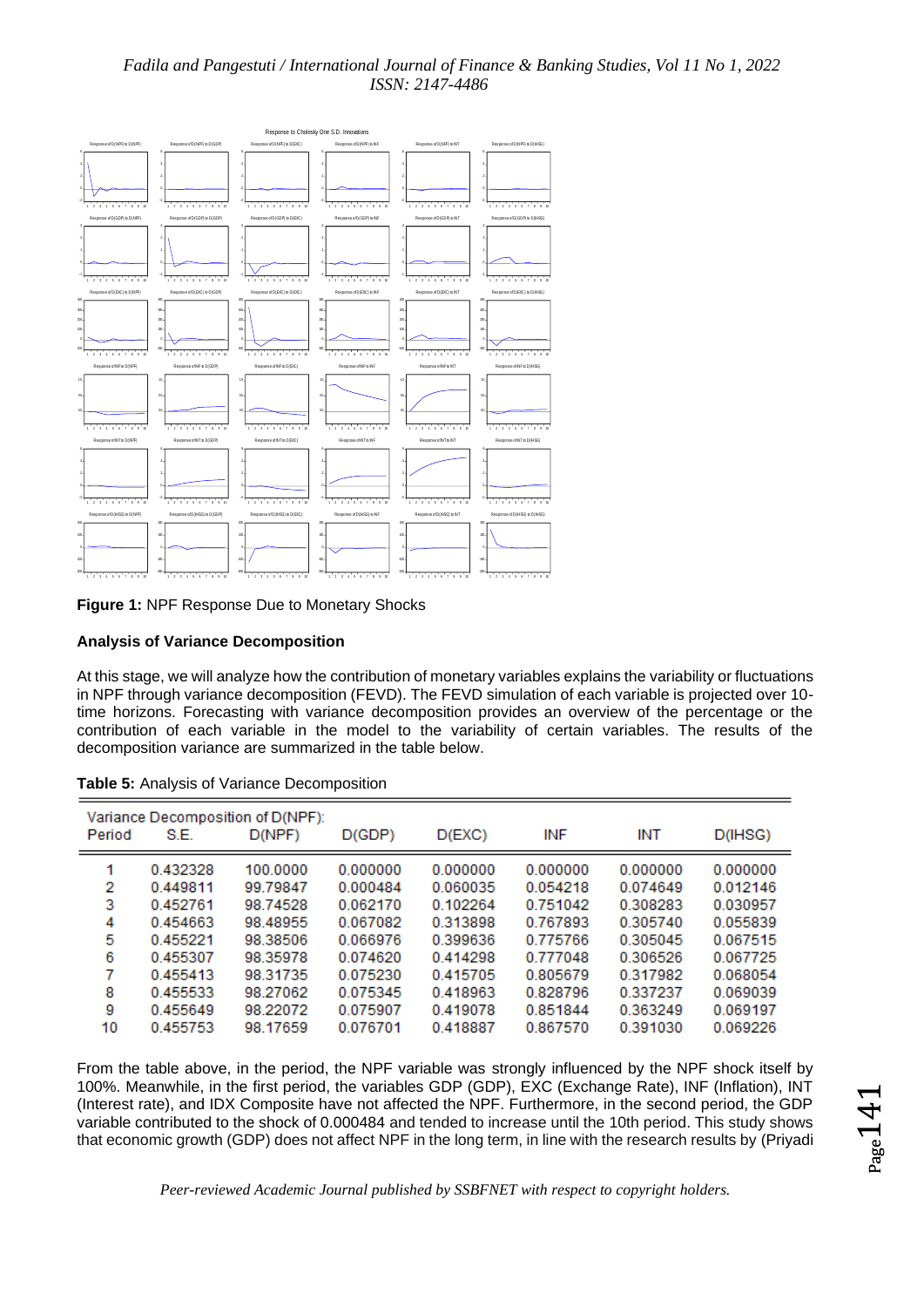et al., 2021). Thus, economic conditions may not affect the bank's rate of return in terms of financing if the debtor has a good repayment capacity.

In the second period, the EXC variable (Exchange rate) contributed to the shock of 0.0060035 and continued to increase until the 10th period. Then, the second period of the variable INF (Inflation) contributed to the shock of 0.054218 and continued to increase until period-10. NPF experienced a decresead when exchange rate variables depreciate. Publics find it easier to repay the loan when there was a depreciation in rupiah against dollar (Budiandru, 2021).

Compared to other variables, the inflation variable (INF) delivered the biggest shock, with the biggest shock occurring in the 10th period of 0.867570. An increase in inflation rate can cause in a decrease bank profit, so banking sector tends to reduce their financing when the inflation rate gets high. The declining in financing will lower the NPF level (Priyadi et al., 2021).

The interest rate variable (INT) shocked by 0.074649 in the 2nd period and increased to the 10th period. In the long term, interest rates positively affect NPF, in line with the results of research by (Sakiru Adebola et al., 2011). Fluctuation in interest rate can effect public decision whether saving or getting the loans and financing from banking (Aysan et al., 2018).

Lastly, the IDX Composite variable provided a shock of 0.012146 in the 2nd period and continued to increase until the 10th period. IDX Composite contributed the lowest shock in the first position, followed by GDP in the second position.

Variables of Inflation (INF), Exchange Rate (EXC), and interest rates (INT) contributed the most dominant shock to NPF fluctuations. However, over time, in the long term, the contribution of NPF tends to be stable with low fluctuations. Thus, it can be concluded that the NPF variable will generally be affected by economic fluctuations originating from inflation, exchange rates, and interest rates in the long term.

### **Conclusions**

From the analysis results, the economic variables, i.e., GDP, exchange rates, inflation, interest rates, and the IDX Composite, provide a stable long-term correlation. In the short term, these economic variables adjust to each other to achieve a new balance in the long term. In the short term, an increase in inflation can impact increasing the NPF. Variables of Inflation, Exchange Rates, and Interest Rates dominantly contribute to the shock to the NPF, especially fluctuations in inflation.

Islamic banks must be vigilant of occurring inflationary fluctuations and remain cautious in analyzing financing applications by examining the prospect of future economic conditions, whether there is a decline or increase. Islamic banks also need to monitor businesses that make loans, whether they can cover costs and installments to the bank or not. In addition, Islamic banks must pay attention to the business prospects of creditors before funneling financing and ensure that the debtor can repay the loan punctually.

Islamic banks must also be conscious of changes in exchange rates and interest rates in determining financing policies. This will be useful to avoid the possibility of increasing NPF and immediately resolve financing problems.

### **References**

- Akhtar, S., Akhtar, F., Jahromi, M., & John, K. (2017). Impact of interest rate surprises on Islamic and conventional stocks and bonds. Journal of International Money and Finance, 79, 218–231. https://doi.org/10.1016/J.JIMONFIN.2017.09.003
- Alam, Md. M., Akbar, C., Shahriar, S., & Mohammad, M.-E.-E. (2017). The Islamic Shariah Principles for Investment in Stock Market. Qualitative Research in Financial Markets, 9. https://doi.org/10.1108/QRFM-09-2016-0029
- Alaoui, A., & Jusoh, H. (2019). Evaluation of Monetary Policy: Evidence of the Role of Money from Malaysia. https://doi.org/10.1016/j.qref.2019.04.005
- Al-Homaidi, E., Tabash, M., Farhan, N., & Almaqtari, F. (2019). The determinants of liquidity of Indian listed commercial banks: A panel data approach. Cogent Economics & Finance, 7.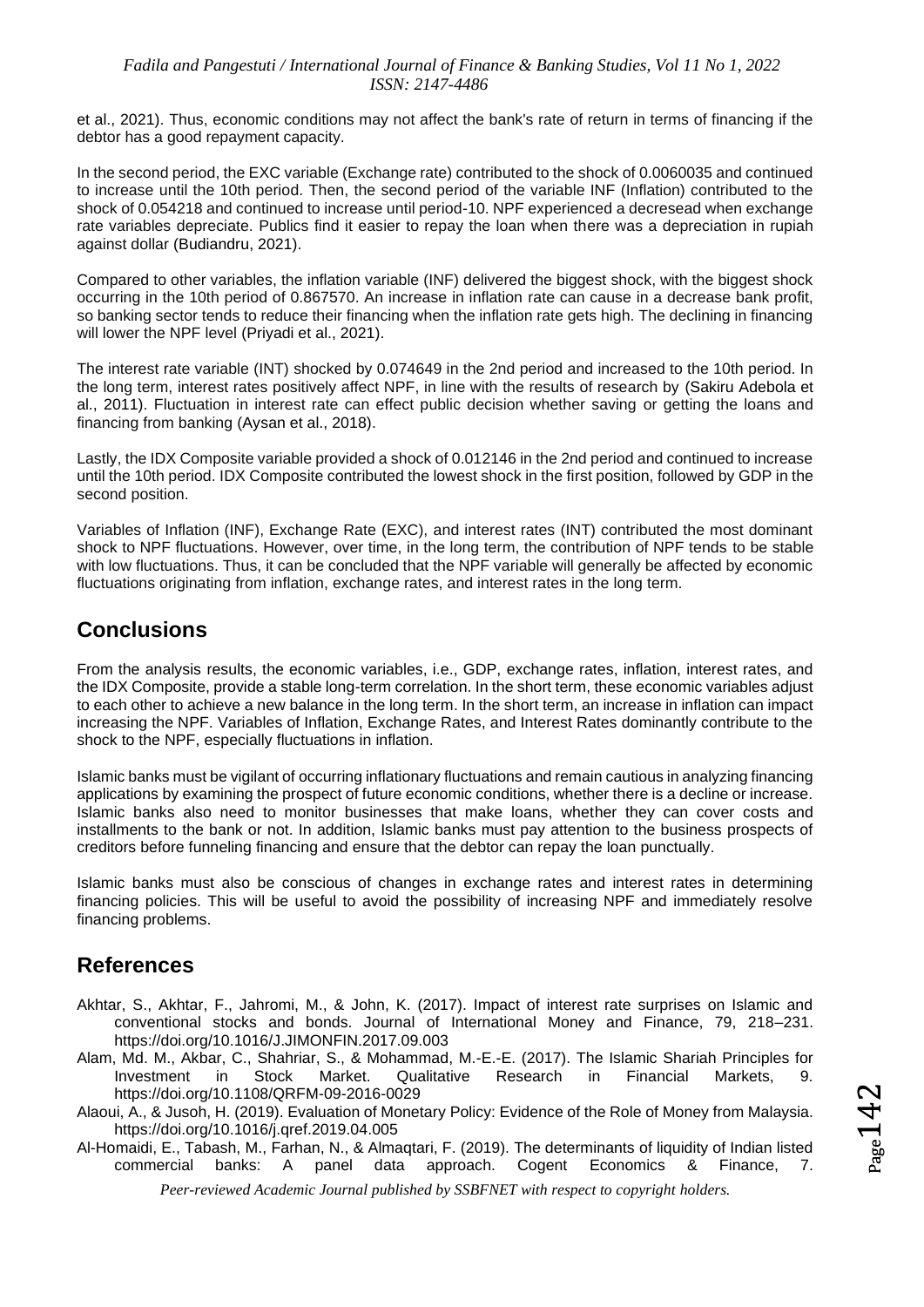https://doi.org/10.1080/23322039.2019.1616521

- Alzoubi, T. (2017). Determinants of liquidity risk in Islamic banks. Banks and Bank Systems, 12(3), 142–148. https://doi.org/10.21511/bbs.12(3).2017.10
- Amzal, C. (2016). THE IMPACT OF MACROECONOMIC VARIABLES ON INDONESIA ISLAMIC BANKS PROFITABILITY ARTICLE HISTORY. In Jurnal Ekonomi dan Bisnis Islam (Vol. 2, Issue 1). http://dx.doi.org/10.20473/jebis.v2i1.1968
- Apriadi, I., Sembel, R., Santosa, P., & Firdaus, M. (2016). Banking fragility in Indonesia: A panel vector autoregression approach. International Journal of Applied Business and Economic Research, 14, 1193–1224.
- Aysan, A. F., Disli, M., & Ozturk, H. (2018). Bank lending channel in a dual banking system: Why are Islamic banks so responsive? The World Economy, 41(3), 674–698. https://doi.org/https://doi.org/10.1111/twec.12507
- Azmat, S., Azad, A. S. M. S., Ghaffar, H., Hayat, A., & Chazi, A. (2020). Conventional vs Islamic banking and macroeconomic risk: Impact on asset price bubbles. Pacific-Basin Finance Journal, 62, 101351. https://doi.org/10.1016/J.PACFIN.2020.101351
- ben Zeev, N. (2019). Global credit supply shocks and exchange rate regimes. Journal of International Economics, 116, 1–32. https://doi.org/10.1016/J.JINTECO.2018.10.002
- Bernanke, B. S., & Blinder, A. S. (1992). The Federal Funds Rate and the Channels of Monetary Transmission. The American Economic Review, 82(4), 901–921. http://www.jstor.org/stable/2117350

Boateng, A., Hua, X., Uddin, M., & Du, M. (2014). Home country macroeconomic factors on outward crossborder mergers and acquisitions: Evidence from the UK. Research in International Business and Finance, 30(C), 202–216. https://EconPapers.repec.org/RePEc:eee:riibaf:v:30:y:2014:i:c:p:202-216

- Budiandru, B. (2021). Default Risk on Islamic Banking in Indonesia. Journal of Economics, Business, & Accountancy Ventura, 24(1). https://doi.org/10.14414/jebav.v24i1.2474
- Caporale, G. M., Çatık, A. N., Helmi, M. H., Menla Ali, F., & Tajik, M. (2020). The bank lending channel in the Malaysian Islamic and conventional banking system. Global Finance Journal, 45. https://doi.org/10.1016/j.gfj.2019.100478
- Caroline Barus, A. (2016). ANALISIS FAKTOR-FAKTOR YANG MEMPENGARUHI NON PERFORMING LOAN PADA BANK UMUM DI INDONESIA. In Jurnal Wira Ekonomi Mikroskil (Vol. 6).
- Coşkun, Y., Seven, Ü., Ertuğrul, H. M., & Ulussever, T. (2017). Capital market and economic growth nexus: Evidence from Turkey. Central Bank Review, 17(1), 19–29. https://doi.org/10.1016/J.CBREV.2017.02.003
- de Leon, M. v. (2020). The impact of credit risk and macroeconomic factors on profitability: The case of the ASEAN banks. Banks and Bank Systems, 15(1), 21–29. https://doi.org/10.21511/bbs.15(1).2020.03
- Fakhfakh, M. (2020). The Islamic harmonization of consolidated auditors' reports. Journal of Islamic Accounting and Business Research, 11(3), 647–673. https://doi.org/10.1108/JIABR-08-2017-0114
- Filip, F. B. (2017). LESSONS FROM THE IMPACT OF INTERNAL AND MACROECONOMIC DETERMINANTS OF BAD LOANS IN CEE BANKS.
- Hamza, H., & Saadaoui, Z. (2018). Monetary transmission through the debt financing channel of Islamic banks: Does PSIA play a role? Research in International Business and Finance, 45, 557–570. https://doi.org/10.1016/J.RIBAF.2017.09.004
- Hossain, A. A. (2016). Inflationary shocks and real output growth in nine Muslim-majority countries: Implications for Islamic banking and finance. Journal of Asian Economics, 45, 56–73. https://doi.org/10.1016/J.ASIECO.2016.06.004
- Indra Kusuma, S., & Dorkas Rambu Atahau, A. (2019). Islamic Commercial Banks and Sharia Business Units; How Efficient Are They? Jurnal Organisasi Dan Manajemen, 15(2), 141–152. https://doi.org/10.33830/jom.v15i2.733.2019
- Kabir, M. N., & Worthington, A. C. (2017). The 'competition–stability/fragility' nexus: A comparative analysis of Islamic and conventional banks. International Review of Financial Analysis, 50, 111–128. https://doi.org/10.1016/J.IRFA.2017.02.006
- Kabir, M. N., Worthington, A., & Gupta, R. (2015). Comparative credit risk in Islamic and conventional bank. Pacific-Basin Finance Journal, 34, 327–353. https://doi.org/10.1016/J.PACFIN.2015.06.001
- Kusmayadi, D., Firmansyah, I., & Badruzaman, J. (2017). THE IMPACT OF MACROECONOMIC ON NONPERFORMING LOAN: COMPARISON STUDY AT CONVENTIONAL AND ISLAMIC BANKING. IQTISHADIA Jurnal Kajian Ekonomi Dan Bisnis Islam, 11(2), 193–216. http://dx.doi.org/10.21043/iqtishadia.v10i2.2864
- Kusuma, I. S., & Atahau, R. D. A. (2019). Islamic Commercial Banks and Sharia Business Units; How Efficient Are They? Jurnal Organisasi Dan Manajemen, 15(2), 141–152. https://doi.org/10.33830/jom.v15i2.733.2019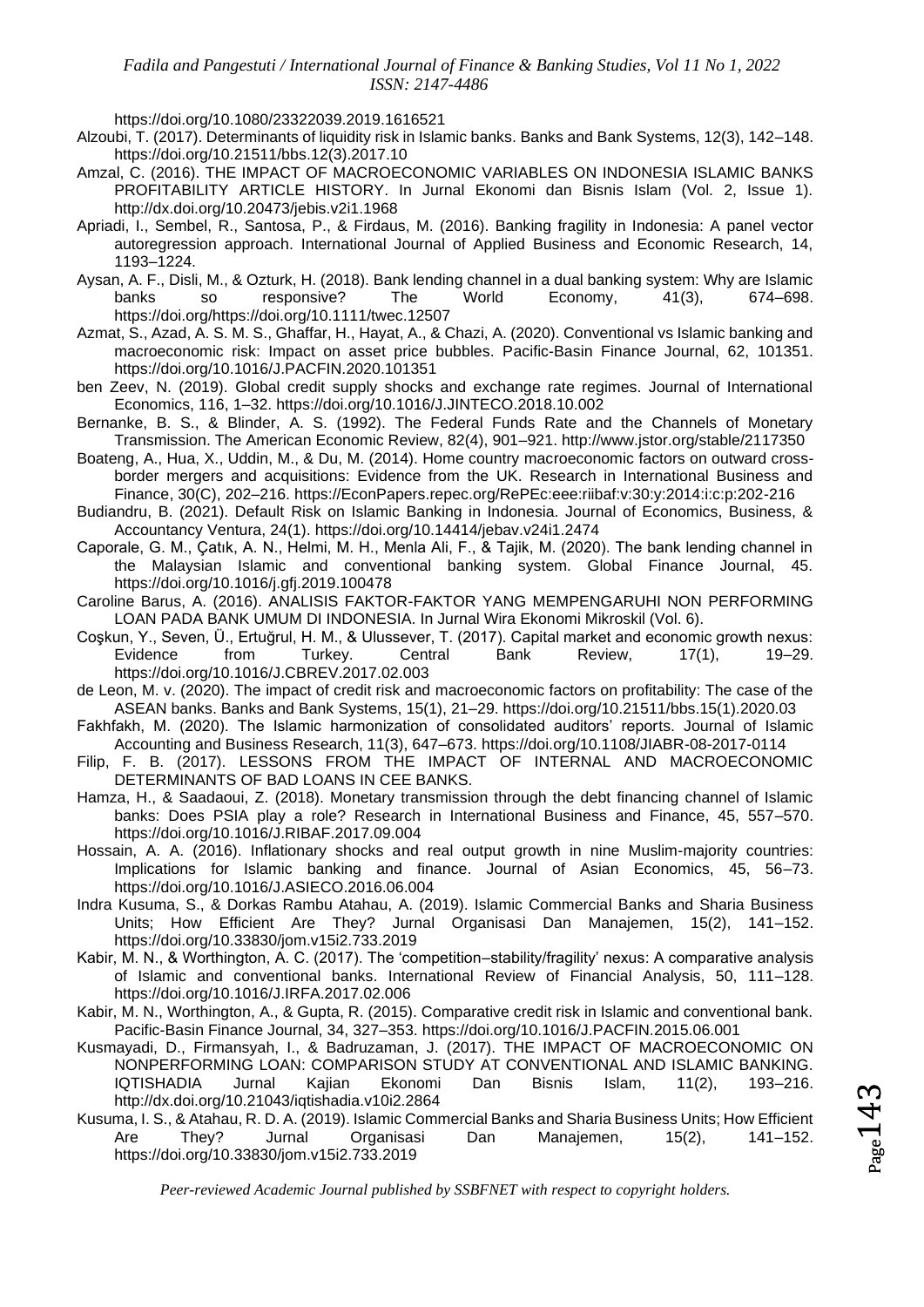- Lassoued, M. (2018). Comparative study on credit risk in Islamic banking institutions: The case of Malaysia.<br>The Quarterly Review of Economics and Finance, 70. 267–278. The Quarterly Review of Economics and Finance, 70, 267–278. https://doi.org/10.1016/J.QREF.2018.05.009
- Leka, B., Bajrami, E., & Duçi, E. (2019). Key Macroeconomic Drivers on Reducing Non Performing Loans in Albania. Academic Journal of Interdisciplinary Studies, 8, 88–95. https://doi.org/10.2478/ajis-2019- 0020
- Levine, R. (2005). Chapter 12 Finance and Growth: Theory and Evidence. Handbook of Economic Growth, 1(SUPPL. PART A), 865–934. https://doi.org/10.1016/S1574-0684(05)01012-9
- Lin, S., Shi, K., & Ye, H. (2018). Exchange rate volatility and trade: The role of credit constraints. Review of Economic Dynamics, 30, 203–222. https://doi.org/10.1016/J.RED.2018.05.002
- Liyanagamage, C. (2021). Bank Competition and Economic Growth. International Journal of Finance & Banking Studies (2147-4486), 10(1), 20–33. https://doi.org/10.20525/ijfbs.v10i1.1032
- Louhichi, A., & Boujelbene, Y. (2016). Credit risk, managerial behaviour and macroeconomic equilibrium within dual banking systems: Interest-free vs. interest-based banking industries. Research in International Business and Finance, 38, 104–121. https://doi.org/10.1016/J.RIBAF.2016.03.014
- Mensi, W., Ur Rehman, M., Maitra, D., Hamed Al-Yahyaee, K., & Sensoy, A. (2020). Does bitcoin co-move and share risk with Sukuk and world and regional Islamic stock markets? Evidence using a timefrequency approach. Research in International Business and Finance, 53, 101230. https://doi.org/10.1016/J.RIBAF.2020.101230
- Naifar, N. (2016). Do global risk factors and macroeconomic conditions affect global Islamic index dynamics? A quantile regression approach. The Quarterly Review of Economics and Finance, 61, 29–39. https://doi.org/10.1016/J.QREF.2015.10.004
- OJK. (2021). Laporan Profil Industri Perbankan Triwulan I 2021.
- Popita, A. S. M. (2013). ANALISIS PENYEBAB TERJADINYA NON PERFORMING FINANCING PADA BANK UMUM SYARIAH DI INDONESIA. Dipublikasikan. http://journal.unnes.ac.id/sju/index.php/aaj
- Prastyo, H. D., & Anwar, S. (2021). Pengaruh Inflasi, GDP, CAR, dan FDR Terhadap Non Performing Financing(NPF) Bank Umum Syariah. Jurnal Ekonomi, Manajemen, Bisni, Dan Sosial (EMBISS), 1(4), 353–362.
- Priyadi, U., Utami, K. D. S., Muhammad, R., & Nugraheni, P. (2021). Determinants of credit risk of Indonesian Sharīʿah rural banks. ISRA International Journal of Islamic Finance, 13(3), 284–301. https://doi.org/10.1108/IJIF-09-2019-0134
- Purnamasari, K., & Ramayanti, T. P. (2019). The Effects of Macroeconomic and Bank Specific Factors on Nonperforming Financing in Sharia Commercial Bank in Indonesia. Global Review of Islamic Economics and Business, 7(2). http://bi.go.id
- Rehman, O. U. (2017). Determinants of Non-Performing Loan in South Asia: The Role of Financial Crisis. Eurasian Journal of Business and Economics, 10(20), 105–124. https://doi.org/10.17015/ejbe.2017.020.07
- Safiullah, M., & Shamsuddin, A. (2019). Risk-adjusted efficiency and corporate governance: Evidence from Islamic and conventional banks. Journal of Corporate Finance, 55, 105–140. https://doi.org/10.1016/J.JCORPFIN.2018.08.009
- Sakiru Adebola, S., Sulaiman Wan Yusoff, W., & Dahalan, J. (2011). AN ARDL APPROACH TO THE DETERMINANTS OF NON-PERFORMING LOANS IN ISLAMIC BANKING SYSTEM IN MALAYSIA. In Arabian Journal of Business and Management Review (Vol. 1, Issue 2).
- Salman, A., & Nawaz, H. (2018). Islamic financial system and conventional banking: A comparison. Arab Economic and Business Journal, 13(2), 155–167. https://doi.org/10.1016/J.AEBJ.2018.09.003
- Santosa, P. W., Setianingrum, A., & Huda, N. (2020). The Relationship of Macro-risk Indicators, Internal Factors, and Risk Profile of Islamic Banking in Indonesia. ETIKONOMI, 19(2). https://doi.org/10.15408/etk.v19i2.15528
- Shahzad, S. J. H., Ferrer, R., Ballester, L., & Umar, Z. (2017). Risk transmission between Islamic and conventional stock markets: A return and volatility spillover analysis. International Review of Financial Analysis, 52, 9–26. https://doi.org/10.1016/J.IRFA.2017.04.005
- Sims, C. A. (1980). Macroeconomics and Reality. In Econometrica (Vol. 48, Issue 1).
- Sugiharti, L., Esquivias, M. A., & Setyorani, B. (2020). The impact of exchange rate volatility on Indonesia's top exports to the five main export markets. Heliyon, 6(1), e03141. https://doi.org/10.1016/J.HELIYON.2019.E03141
- Trabelsi, N., & Naifar, N. (2017). Are Islamic stock indexes exposed to systemic risk? Multivariate GARCH estimation of CoVaR. Research in International Business and Finance, 42, 727–744. https://doi.org/10.1016/J.RIBAF.2017.07.013
- Usman, M., Qamar Jibran, M. A., Amir-ud-Din, R., & Akhter, W. (2019). Decoupling hypothesis of Islamic